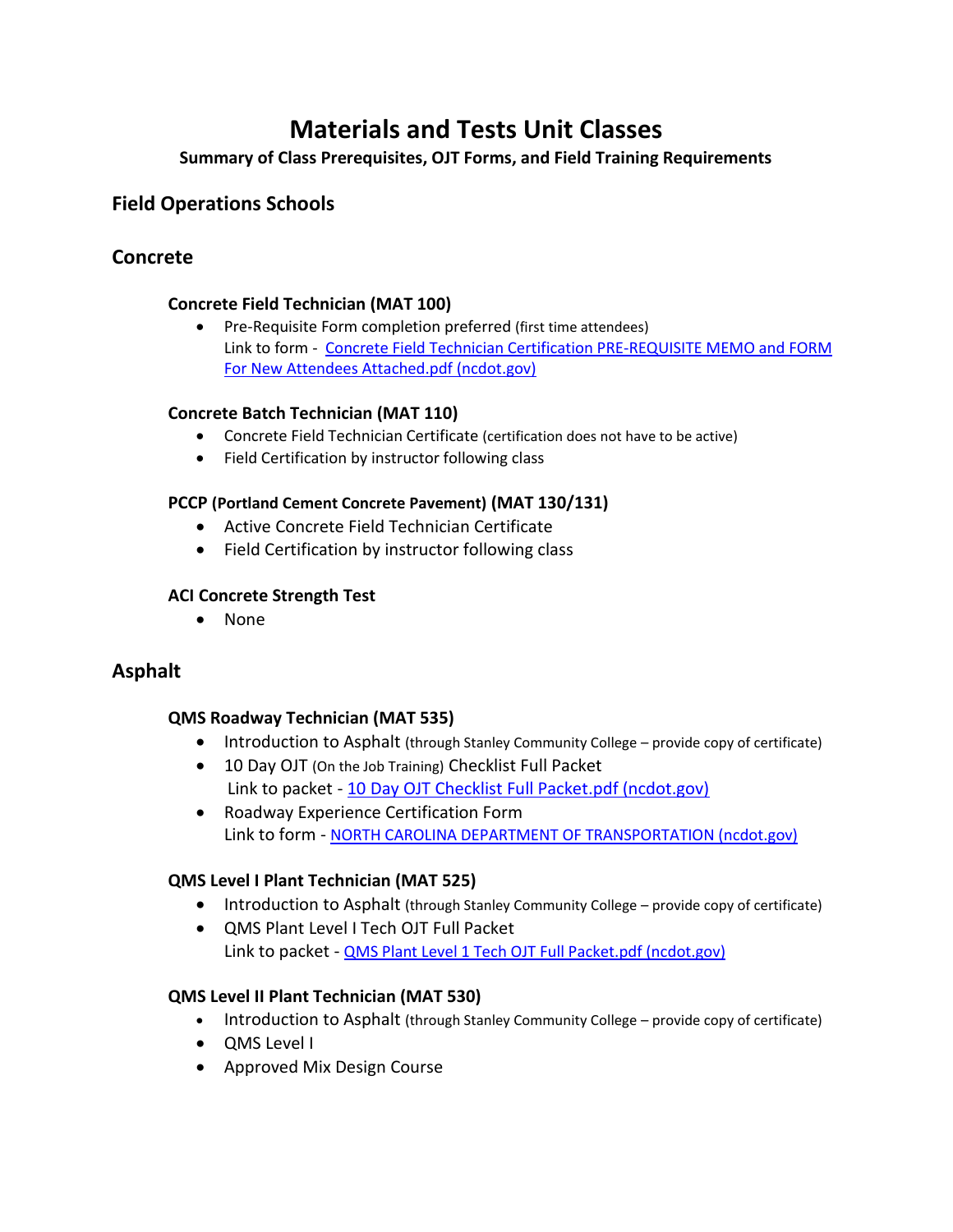#### **QMS Density Gauge (MAT 380)**

- Field Certification by instructor following class
- Prefer completion of Nuclear Safety and Hazardous Materials (MAT 250) prior to attending

# **GeoMaterials**

#### **ABC Sampling (MAT 210)**

• Field Certification by instructor following class

#### **Borrow Pit Sampling (MAT 410)**

• Field Certification by instructor following class

#### **Conventional Density (MAT 230)**

- Complete OJT Form prior to scheduling Field Certification Link to Form - Conventional Density OJT\_MT520.pdf (ncdot.gov)
- Field Certification by instructor following class

# **Chemical Stabilization Subgrade/Base - QA Field (GEO 156)**

- Pre-requisite classes
	- o Chemical Stabilization Subgrade/Base Essentials (GEO 155) (offered by GeoTechnical Engineering Unit – Geopavement Group)
	- o Conventional Density (MAT 230)

# **ABC Sampling Recertification (MAT 210R)**

• Already certified in ABC (cannot be expired over a year), may need Field Certification by Instructor

#### **Borrow Pit Sampling Recertification (MAT 410R)**

• Already certified in Borrow Pitt (cannot be expired over a year), may need Field Certification by Instructor

#### **Conventional Density Recertification (MAT 230R)**

• Already certified in Conventional Density (cannot be expired over a year), may need Field Certification by Instructor

#### **QMS Density Gauge Recertification (MAT 380R)**

• Already certified in Density Gauge (cannot be expired over a year)

#### **Nuclear Density Test – Base, Select Material, & FDR (FDR) (MAT 370)**

- Field Certification by instructor following class
- Prefer completion of Nuclear Safety and Hazardous Materials (MAT 250) prior to attending

#### **Nuclear Safety and Hazardous Materials Class (NCDOT Employees ONLY) (MAT 250)**

• No Prerequisite